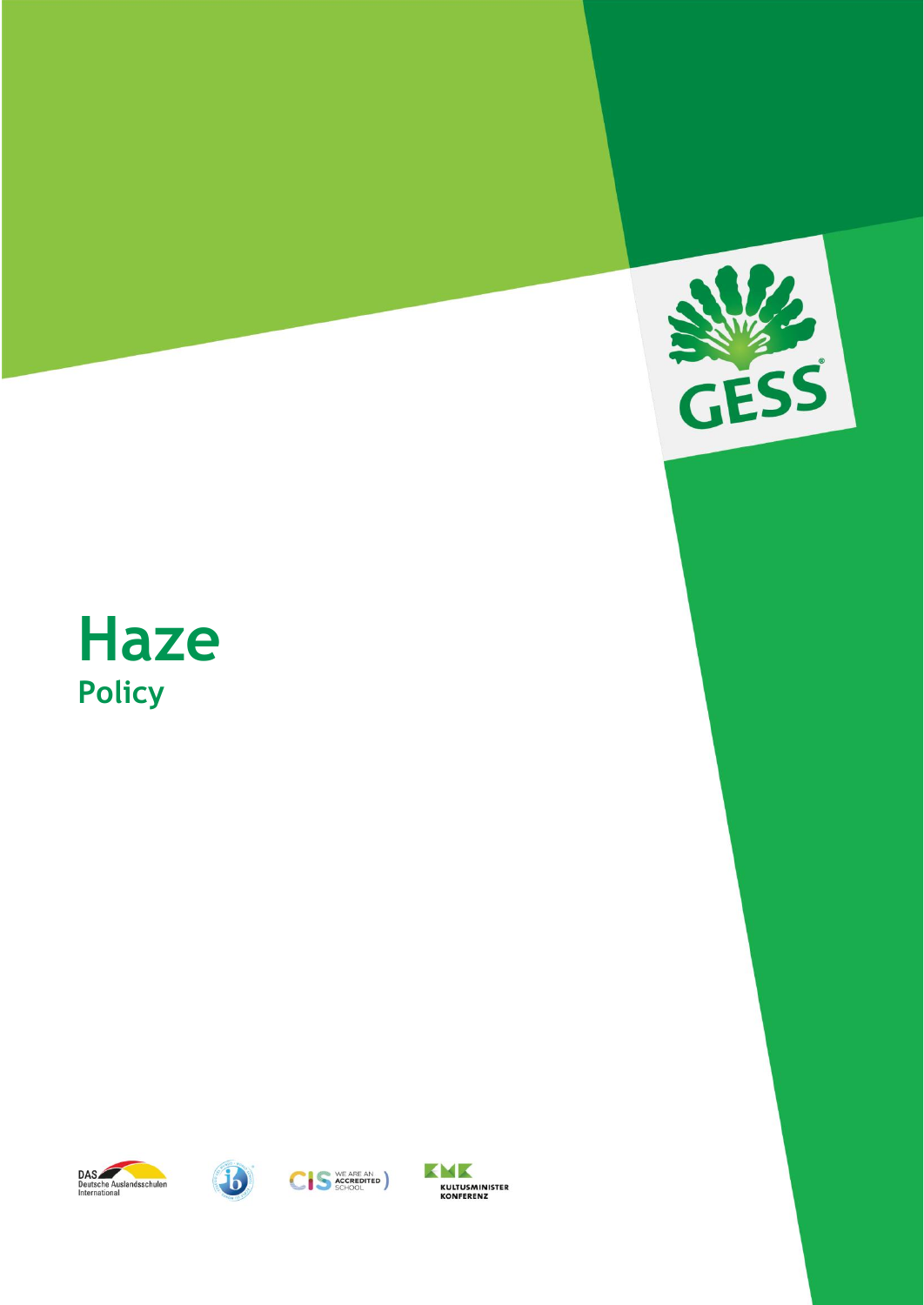

# **Revision History**

| Version | Date       | Author / Owner                                      | Approval Log                                                                             |  |
|---------|------------|-----------------------------------------------------|------------------------------------------------------------------------------------------|--|
| V1.0    | 2020-04-10 | Principal                                           | <b>Current Policy</b>                                                                    |  |
| V2.0    | 2020-09-21 | Principal                                           | New template                                                                             |  |
|         |            |                                                     | Approved by SDSC on 2020-09-09<br>Approved by the Board of<br>Governors on 2020-09-21    |  |
| V3.0    | 2022-03-28 | <b>First Aid Department</b><br>(Operations Manager) | Review cycle and update to reflect<br>responsibilities clearer                           |  |
|         |            |                                                     | Approved by SDSC on 2022-03-10<br>Approved by the Board<br>0f<br>Governors on 2022-03-28 |  |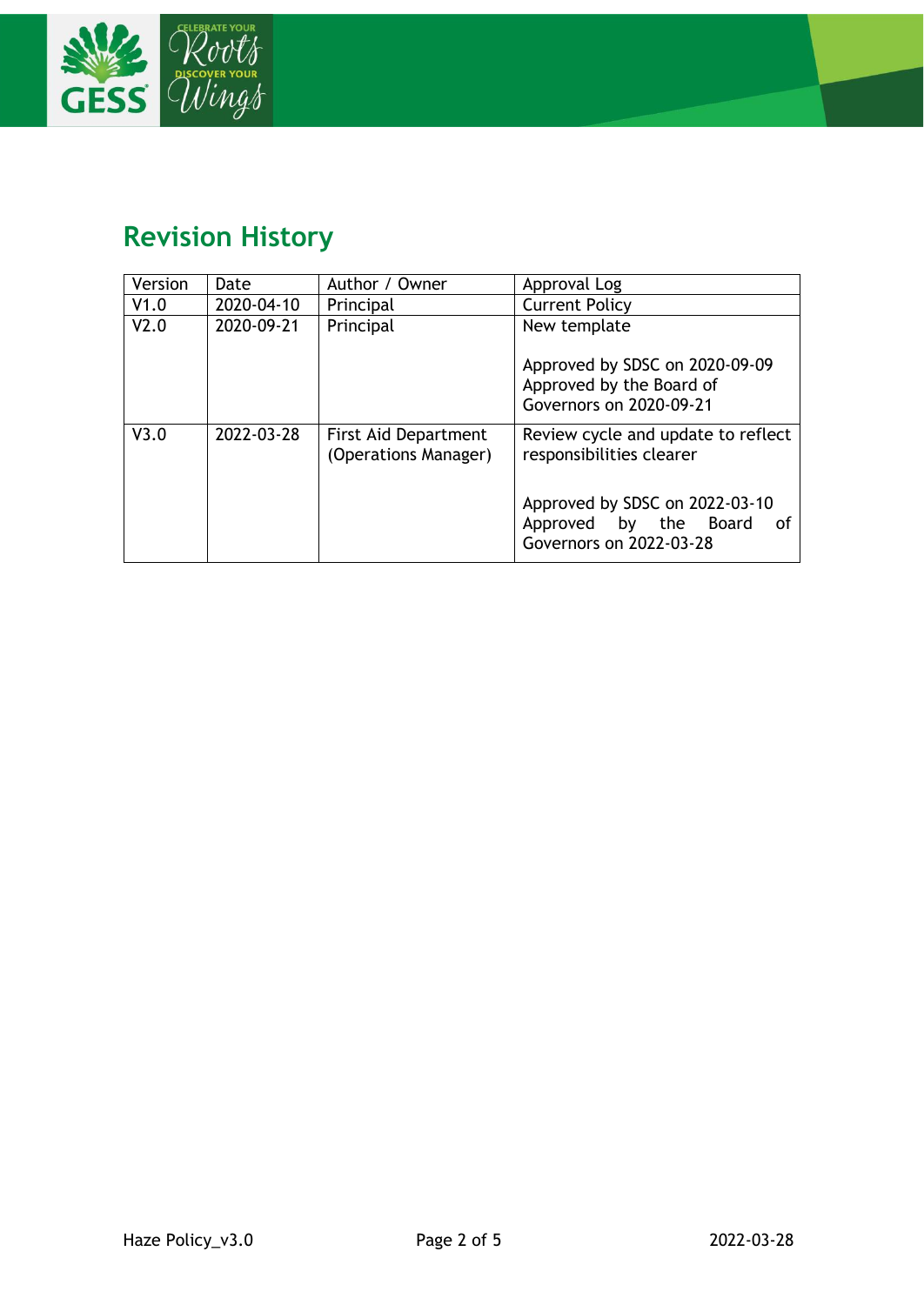

# **Table of Contents**

| -1 | Introduction / purpose                                      | 4 |
|----|-------------------------------------------------------------|---|
| 2  | Scope / Applicability                                       | 4 |
| 3  | Policy                                                      | 4 |
|    | 3.1 Responsibilities of the School and First Aid Department | 4 |
|    | 3.2 Responsibilities of Parents                             | 4 |
| 4  | Definitions                                                 | 4 |
| 5  | Policy authority                                            | 5 |
| 6  | Related policies/references/processes                       | 5 |
| 7  | <b>Policy Compliance</b>                                    | 5 |
|    | 7.1 Compliance Measurement                                  | 5 |
|    | 7.2 Non-Compliance                                          | 5 |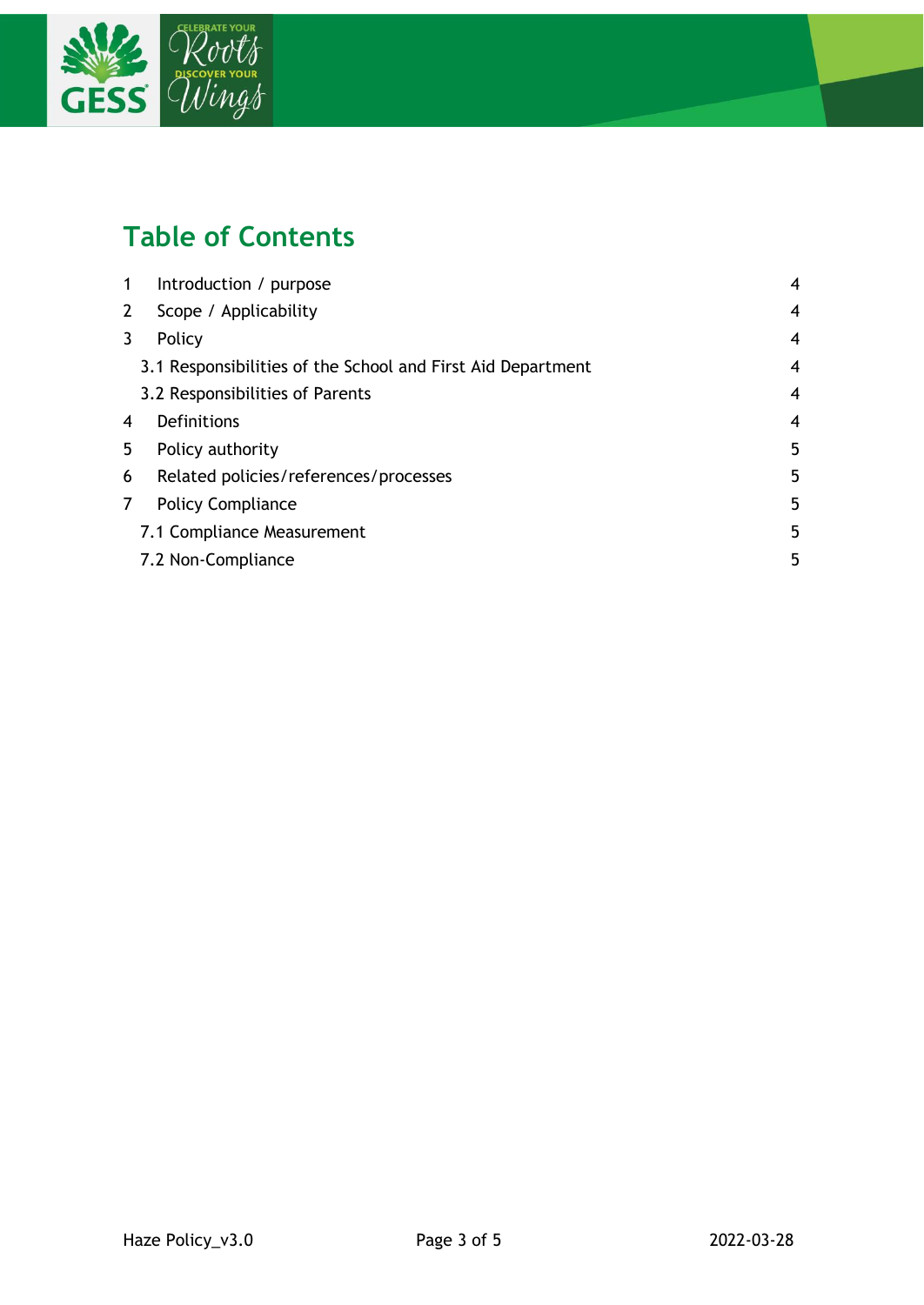

# <span id="page-3-0"></span>**1 Introduction / purpose**

Singapore experiences southwest monsoon winds which may bring with them smoke and haze from forest fires in neighbouring countries. The German European School of Singapore (GESS) is committed to safeguarding the students and staff, particularly those with chronic lung conditions and who are affected by haze.

GESS' Haze policy (based on Ministry of Health advisory) has been established to determine when activities must be held at school during times of haze.

## <span id="page-3-1"></span>**2 Scope / Applicability**

This policy applies to the whole school.

### <span id="page-3-2"></span>**3 Policy**

#### <span id="page-3-3"></span>3.1 Responsibilities of the School and First Aid Department

- GESS uses the National Environment Agency (NEA website) to monitor haze conditions. The source of 24-hour PSI and 1-hour PM2.5 readings are [www.haze.gov.sg](http://www.haze.gov.sg/)
- GESS' decision on school closures and daily programming activities will be based on The Ministry of Health advisory for the general public, which provides general advice on the preventative measures that can be taken to reduce the health impact of haze when air quality is poor.
- GESS' First Aid Department will hold sufficient emergency stock of N95 face masks for staff and all students with chronic lung conditions and/or conditions that are affected by haze but will not be able to provide sufficient stock for all students and staff members.
- Based on the Haze Procedures, the school shall inform all parents of possible cancellations of school activities and campus closure for students and/or staff.

#### <span id="page-3-4"></span>3.2 Responsibilities of Parents

• GESS recommends that families keep a stock of N95 masks at home to meet their personal requirements during Haze periods, as stock levels of N95 masks in Singapore may be depleted or run out completely during periods of haze. This recommendation is noted on the required materials list for students.

### <span id="page-3-5"></span>**4 Definitions**

**PSI** - PSI stands for Pollutant Standards Index. It is an index to provide accurate and easily understandable information about daily levels of air quality.